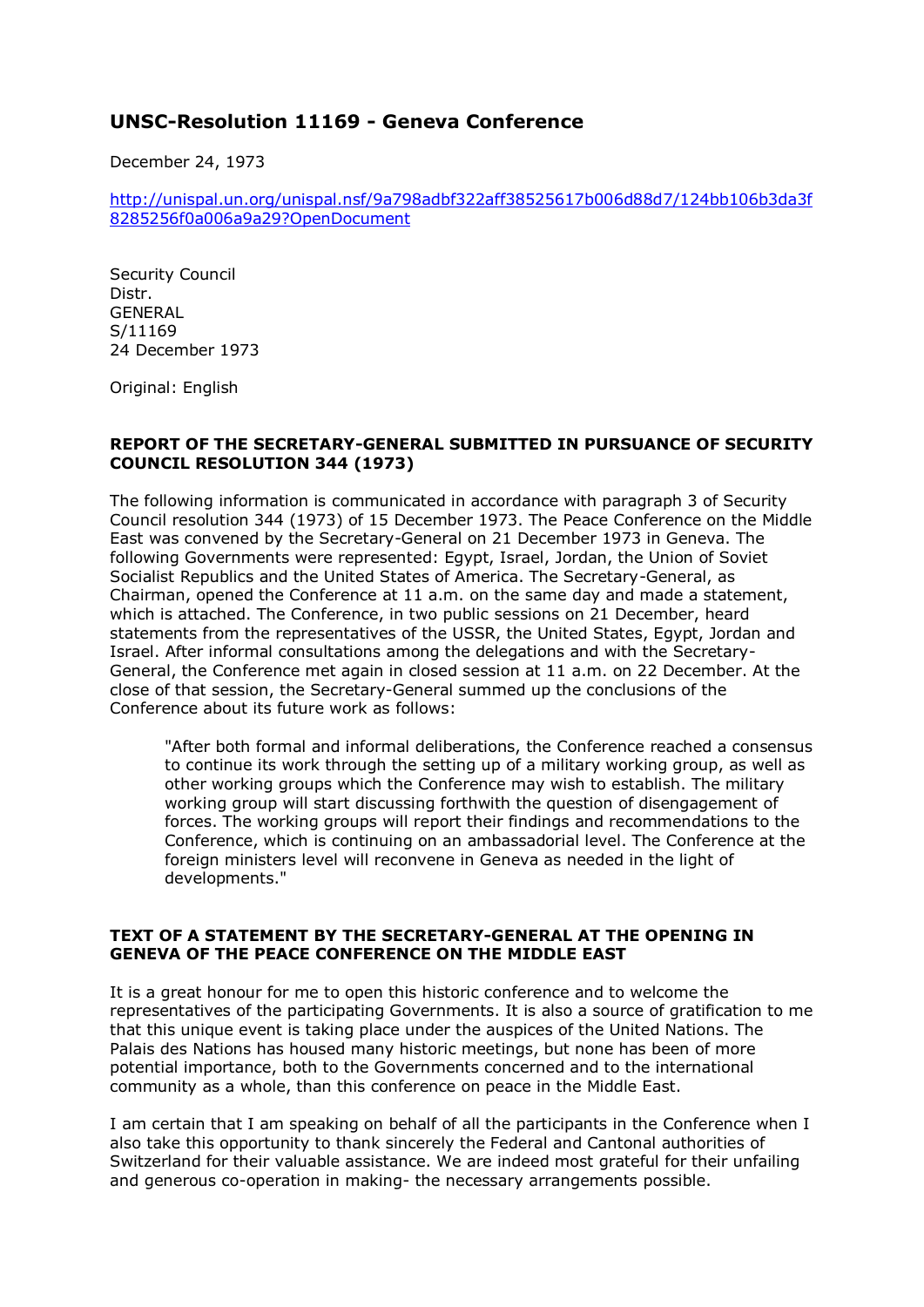There is no need to remind the distinguished representatives of the Governments here assembled of the concern of the international community for the success of our deliberations. This concern was emphasized most recently by the Security Council when it expressed the hope that the Conference would make speedy, progress towards the establishment of a just and durable peace in the Middle East.--The United Nations has been seized of the various aspects of the Middle East conflict for more than a quarter of a, century and has devoted an immense amount of time and effort both to keeping the peace and to the search for a just and lasting settlement.

On 11 October of this year, five days after bitter fighting had broken out once again in the Middle East, I appealed to the Governments concerned to look urgently to the possibility of turning the tragic conflict into a starting point for a new effort at a real settlement. Similar appeals were made by numerous Governments. Now, two months later, this new effort is taking shape in Geneva. None of us, I know, underestimates the difficulties of the task ahead, but the very fact of this Conference - and the willingness of the Governments concerned to respond to this new effort to find a just and lasting settlement - is a source of encouragement and hope for all mankind.

The basis for this meeting was laid down in Security Council resolution 388 (1973) of 22 October 1973- 'That resolution called upon the parties for an immediate cessation of all firing and a termination of all military activity. It called upon the parties to start immediately the implementation of Security Council resolution 242 (1967) in all its parts, and it decided that negotiations should begin at once between the parties concerned under appropriate auspices aimed at establishing a just and durable peace in the Middle East.

In subsequent resolutions on 23 and 25 October, the Council confirmed its decisions on an immediate cessation of all kinds of firing and of all military action, called for United Nations observations of the cease-fire and decided to set up a United Nations Emergency Force (UNEF). The United Nations military observers and the Force were immediately put into the field, and they continue to exert their best efforts to keep the peace.

On 11 November, the representatives of Egypt and Israel, under the auspices of the Commander of UNEF, met at kilometre marker 101 on the Cairo -Suez road and signed the six-point agreement which had been communicated to the Secretary-General on 9 November by the Secretary of State of the United States. In subsequent meetings, the modalities for the implementation of five of the six points were agreed upon by the parties and were put into effect with the assistance of UNEF and the International Committee for the Red Cross. It is gratifying that, in this way, the humanitarian aspects of the six-point agreement have been largely fulfilled.

I am aware of the outstanding humanitarian problems relating to the Middle East questions as a whole. The Commander of UNEF, in close co-operation with the International Committee of the Red Cross, is making persistent efforts to find solutions to some of these problems, and I myself have taken initiatives in an effort to resolve others. It is my earnest hope that through such efforts and through the proceedings of this Conference rapid progress may be made in this regard.

On the implementation of one point of the agreement, namely, the question of the return to the October 22 positions in the framework of agreement on the disengagement and separation of forces under the auspices of the United Nations, the parties have not so far reached accord, although detailed exploratory discussions have been held. I hope that through its deliberations this Conference may make progress on this important matter, as well as embarking on the next step envisaged in resolution 338 (1973), namely, the negotiations aimed at establishing a just and durable peace in the Middle East.